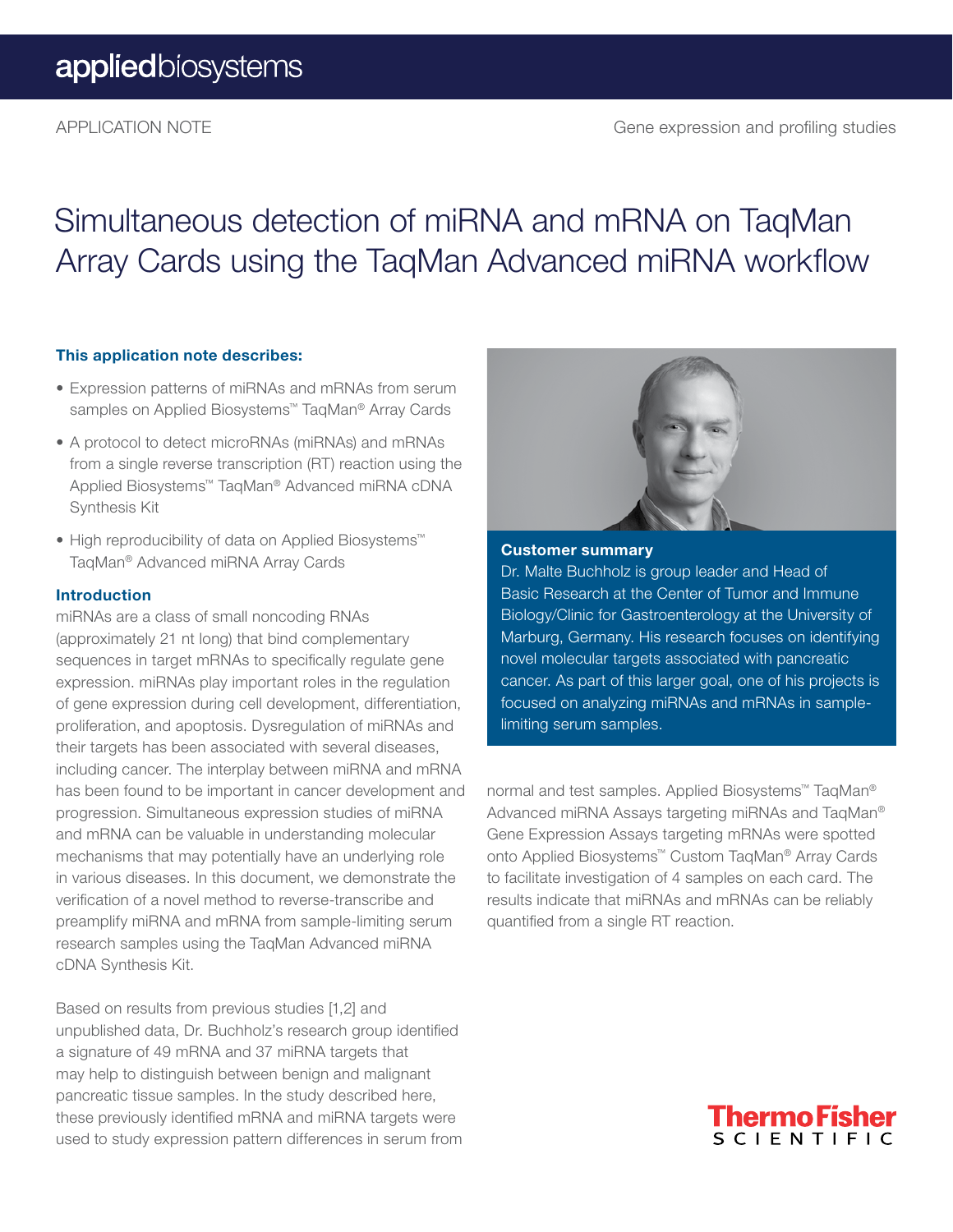#### Principle

Purified RNA from a sample containing a mixture of miRNAs and mRNAs is converted to cDNA using the TaqMan Advanced miRNA cDNA Synthesis Kit (Figure 1). For miRNAs, poly(A) polymerase is used to add a 3´ adenosine tail to the miRNAs; poly(A)–tailed miRNAs then undergo a 5´ adaptor ligation. This 5´ adaptor acts as the forward primer–binding site in subsequent miR-Amp

reactions. Universal RT primer binds to the 3´ poly(A) tail of miRNA and converts it to cDNA. For mRNAs, the RT reaction is facilitated by a universal RT primer and random hexamers. The resulting cDNA undergoes a universal miR-Amp reaction or gene-specific preamplification reaction. The products are detected by qPCR using either genespecific TaqMan Gene Expression Assays or miRNAspecific TaqMan Advanced miRNA Assays.





Figure 1. Flowchart showing conversion of miRNA and mRNA into cDNA using the TaqMan Advanced miRNA cDNA Synthesis Kit.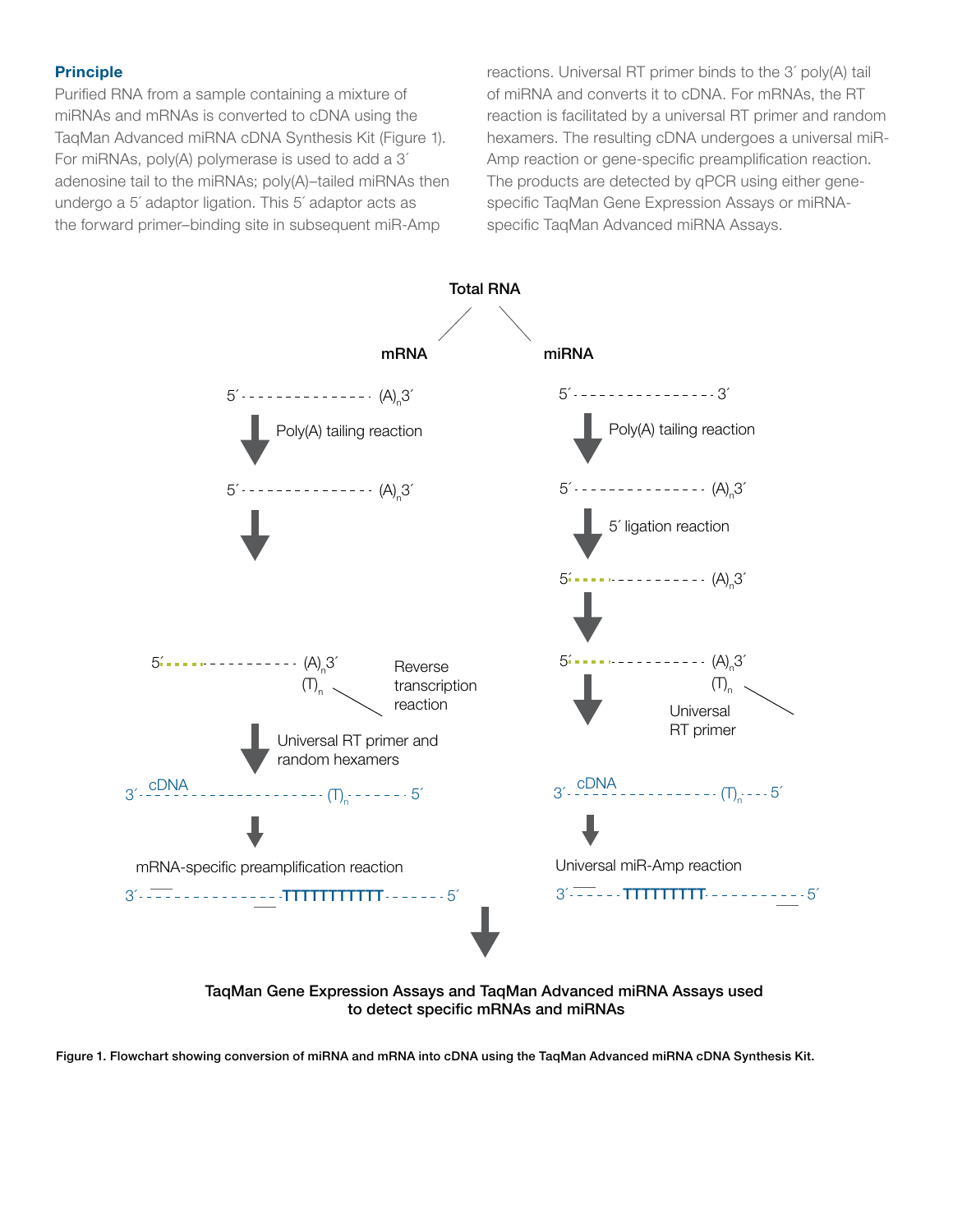#### Materials and methods

Serum samples were obtained from 14 individuals with clinically manifested pancreatic ductal adenocarcinoma (PDAC; n = 14) or chronic pancreatitis, a benign inflammatory disease of the pancreas (CP;  $n = 2$ ) and stored at  $-80^{\circ}$ C until RNA extraction. The Invitrogen™ *mir*Vana™ PARIS™ RNA and Native Protein Purification Kit (Cat. No. AM1556) was used to extract total RNA, including microRNA and mRNA, from 200 µL of each serum sample according to the user guide.

A total of 2 µL RNA was reverse-transcribed using the TaqMan Advanced miRNA cDNA Synthesis Kit. Poly(A) tailing and adapter ligation were performed as described in the TaqMan Advanced miRNA Assays User Guide for TaqMan Array Cards [3]. The RT and miR-Amp reactions were performed with the following protocol modifications to enable simultaneous detection of mRNA and miRNA.

#### RT reaction

1. In a 1.5 mL microcentrifuge tube, prepare sufficient RT reaction mix for the required number of reactions according to the following table:

| <b>Components</b>       | Volume for 1 sample (µL), | Volume for 4 samples (µL)* | Volume for 10 samples (µL)*, |
|-------------------------|---------------------------|----------------------------|------------------------------|
| 5X RT Buffer            | 6.0                       | 26.4                       | 66.0                         |
| dNTP Mix, 100 mM        | 1.2                       | 5.3                        | 13.2                         |
| 50 µM random hexamers   | 1.0                       | 4.4                        | 11.0                         |
| 20X Universal RT Primer | 1.5                       | 6.6                        | 16.5                         |
| 10X RT Enzyme Mix       | 3.0                       | 13.2                       | 33.0                         |
| Nuclease-free water     | 2.3                       | 10.1                       | 25.3                         |
| Total                   | 15.0                      | 66.0                       | 165.0                        |

\* Includes 10% excess to account for volume loss from pipetting.

- 2. Vortex the RT reaction mix to thoroughly mix the contents, then centrifuge briefly to spin down the contents and eliminate air bubbles.
- 3. Transfer 15 µL of the RT reaction mix to each well of the reaction plate or each reaction tube containing the adaptor ligation reaction product. The total volume should be 30 µL per well or tube.
- 4. Seal the reaction plate or tubes, then vortex briefly to thoroughly mix the contents.
- 5. Centrifuge the reaction plate or tubes briefly to spin down the contents.
- 6. Place the reaction plate or tubes into a thermal cycler, then incubate using the following settings and standard cycling:

| <b>Step</b>           | <b>Temperature</b> | <b>Time</b>      |
|-----------------------|--------------------|------------------|
| Reverse transcription | $42^{\circ}$ C     | $15 \text{ min}$ |
| Stop reaction         | 85°C               | 5 min            |
| Hold                  | $4^{\circ}$ C      | Hold             |

7. Proceed to the miR-Amp and preamplification reaction or store cDNA at –20ºC for up to 2 months.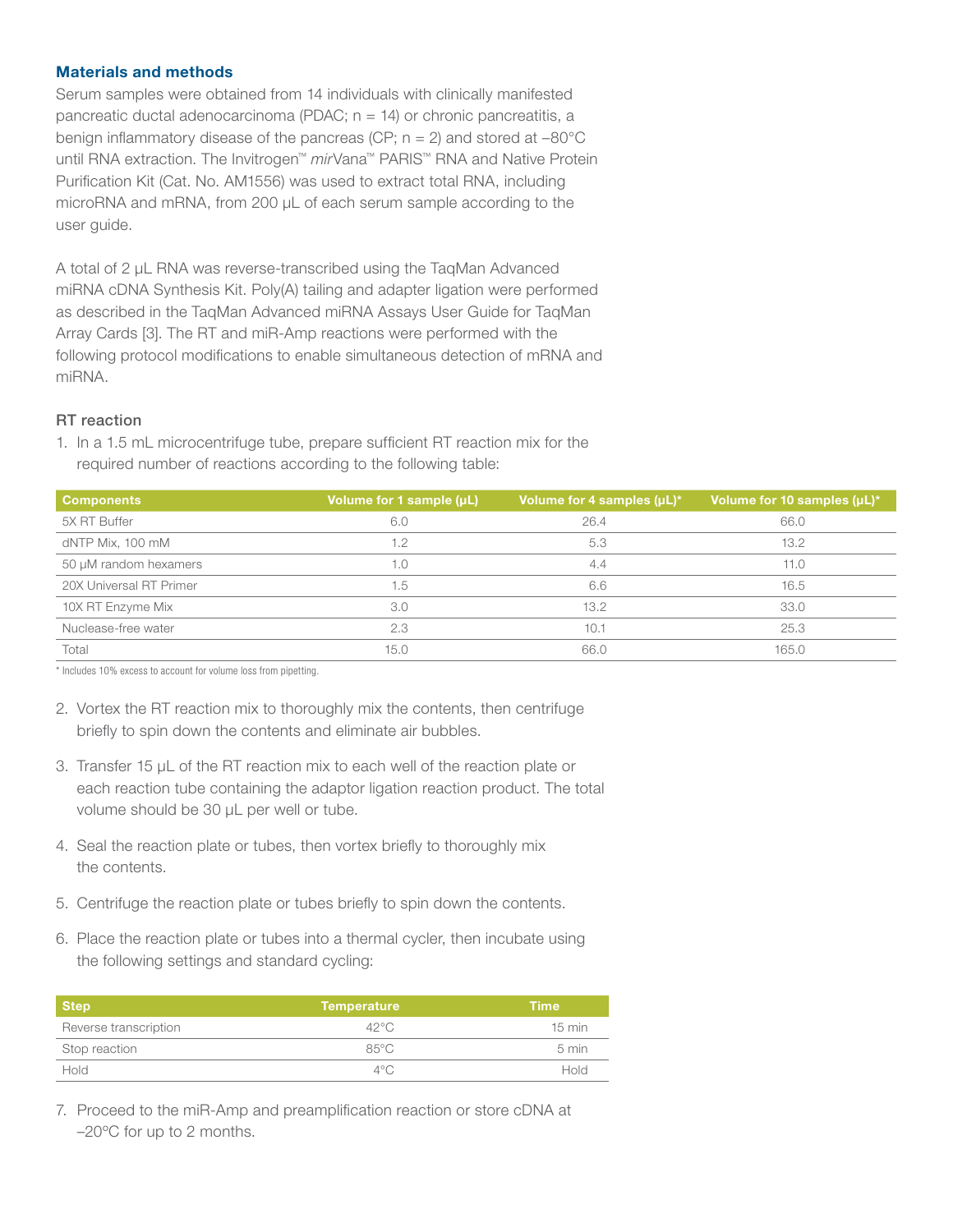#### miR-Amp and preamplification reaction

1. In a 1.5 mL microcentrifuge tube, prepare sufficient miR-Amp reaction mix for the required number of reactions according to the following table:

| <b>Components</b>         | Volume for 1 sample (µL) | Volume for 4 samples $(\mu L)^*$ | Volume for 10 samples $(\mu L)^*$ |
|---------------------------|--------------------------|----------------------------------|-----------------------------------|
| 2X miR-Amp Master Mix     | 25.0                     | 110.0                            | 275.0                             |
| 20X miR-Amp Primer Mix    | 2.5                      | 11.0                             | 27.5                              |
| 0.2X pooled TaqMan Assays | 12.5                     | 55.0                             | 137.5                             |
| Nuclease-free water       | 5.0                      | 22.0                             | 55.0                              |
| Total                     | 45.0                     | 198.0                            | 495.0                             |

\* Includes 10% excess to account for volume loss from pipetting.

- 2. Vortex the miR-Amp and preamplification reaction mix to thoroughly mix the contents, then centrifuge briefly to spin down the contents and eliminate air bubbles.
- 3. Transfer 45 µL of the miR-Amp and preamplification reaction mix to each well of a new reaction plate or reaction tube.
- 4. Add 5 µL of the RT reaction product to each reaction well or each reaction tube. The total volume should be 50 µL per well or tube.
- 5. Seal the reaction plate or tubes, then vortex briefly to thoroughly mix the contents.
- 6. Centrifuge the reaction plate or tubes briefly to spin down the contents.
- 7. Place the reaction plate or tubes into a thermal cycler, then incubate using the following settings, maximum ramp speed, and standard cycling:

| <b>Step</b>       | <b>Temperature</b> | <b>Time</b>      | <b>Cycles</b> |  |
|-------------------|--------------------|------------------|---------------|--|
| Enzyme activation | 95°C               | $10 \text{ min}$ |               |  |
| Denature          | $95^{\circ}$ C     | 15 sec           | 14            |  |
| Anneal and extend | 60°C               | 4 min            |               |  |
| Stop reaction     | 99°C               | $10 \text{ min}$ |               |  |
| Hold              | $4^{\circ}$ C      | $\infty$         |               |  |

8. Proceed to performing the real-time PCR or store amplified cDNA at –20ºC for up to 2 months. Dilute the miR-Amp reaction 10-fold before use in the qPCR reaction.

Custom TaqMan Array Cards (format 96a, Cat. No. 4342259) that combine assays for 49 mRNAs (including 18S rRNA as control) and 37 miRNAs (including 4 miRNA controls) on the same card were used for analysis. This format allows investigation of up to 4 samples in parallel. For qPCR reaction setup and loading of TaqMan Array Cards, please refer to the TaqMan Advanced miRNA Assays User Guide for TaqMan Array Cards [3].

#### Data analysis

qPCR data files were loaded as a project into the qPCR Relative Quantification app on Thermo Fisher Cloud. Amplification data were captured using the relative threshold method [4] with a  $C<sub>r</sub>$  cutoff at 32. Data across each Custom TaqMan Array Card were normalized using the global mean normalization method [5].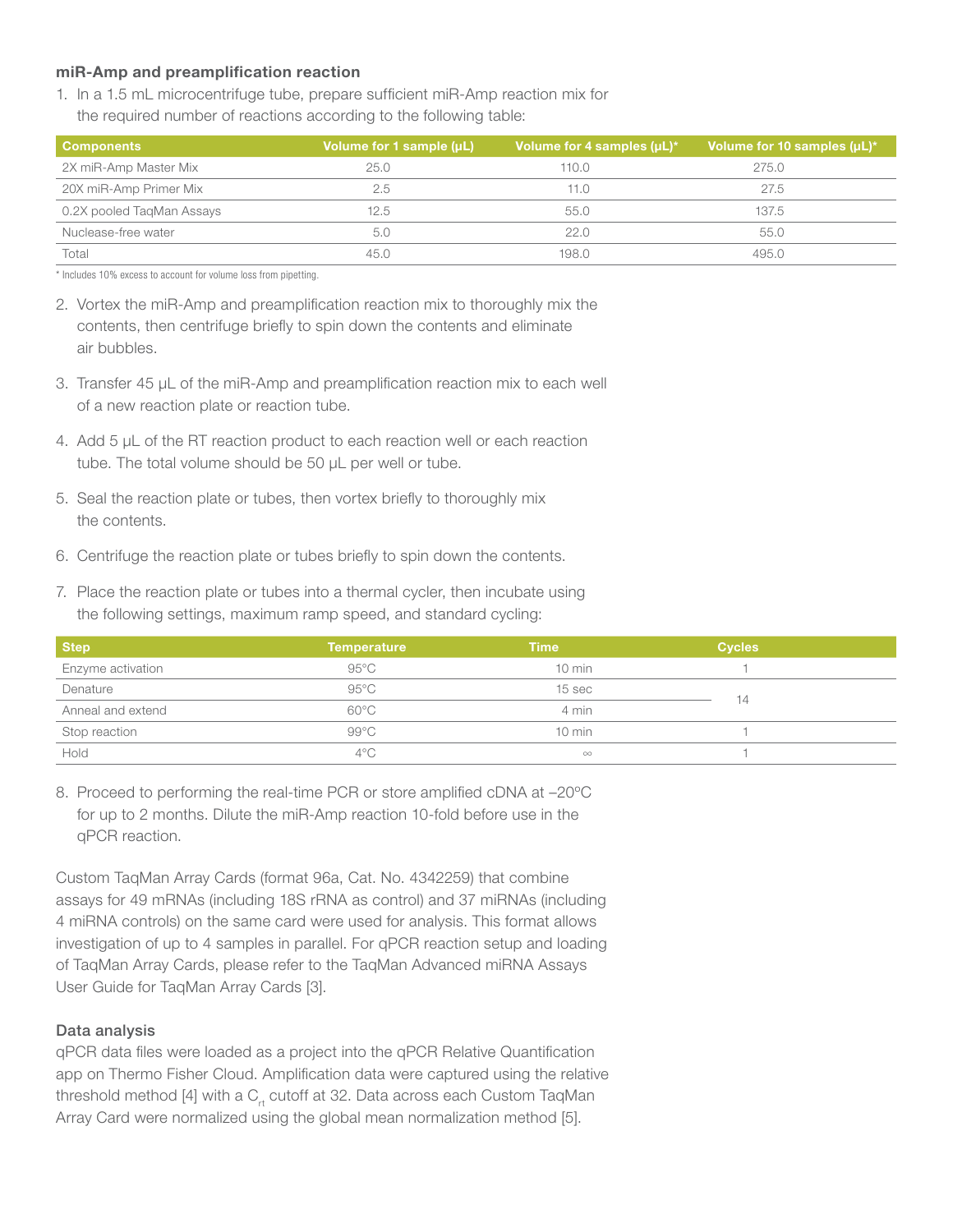#### **Results**

TaqMan Array Cards are 384-well microfluidic cards designed to perform 384 simultaneous real-time PCR reactions using a streamlined workflow without the need for automation. TaqMan Advanced miRNA Array Cards are preloaded with dried-down TaqMan Advanced miRNA Assays. The design of TaqMan Array Cards enables users to achieve high-quality, reproducible data in a very short period of time. To demonstrate reproducibility of qPCR data in very small volumes, we loaded 2 Applied Biosystems™ TaqMan® Advanced miRNA Human A Cards with cDNA prepared from 10 ng of Invitrogen™ Human Brain Total RNA (Cat. No. AM7962). Figure 2 shows remarkable concordance of data across the entire range of  $C_{rt}$  values.



Figure 2. Reproducibility of  $\mathtt{C_{t}}$  values from brain reference RNA profiled on TaqMan Advanced miRNA Array Cards.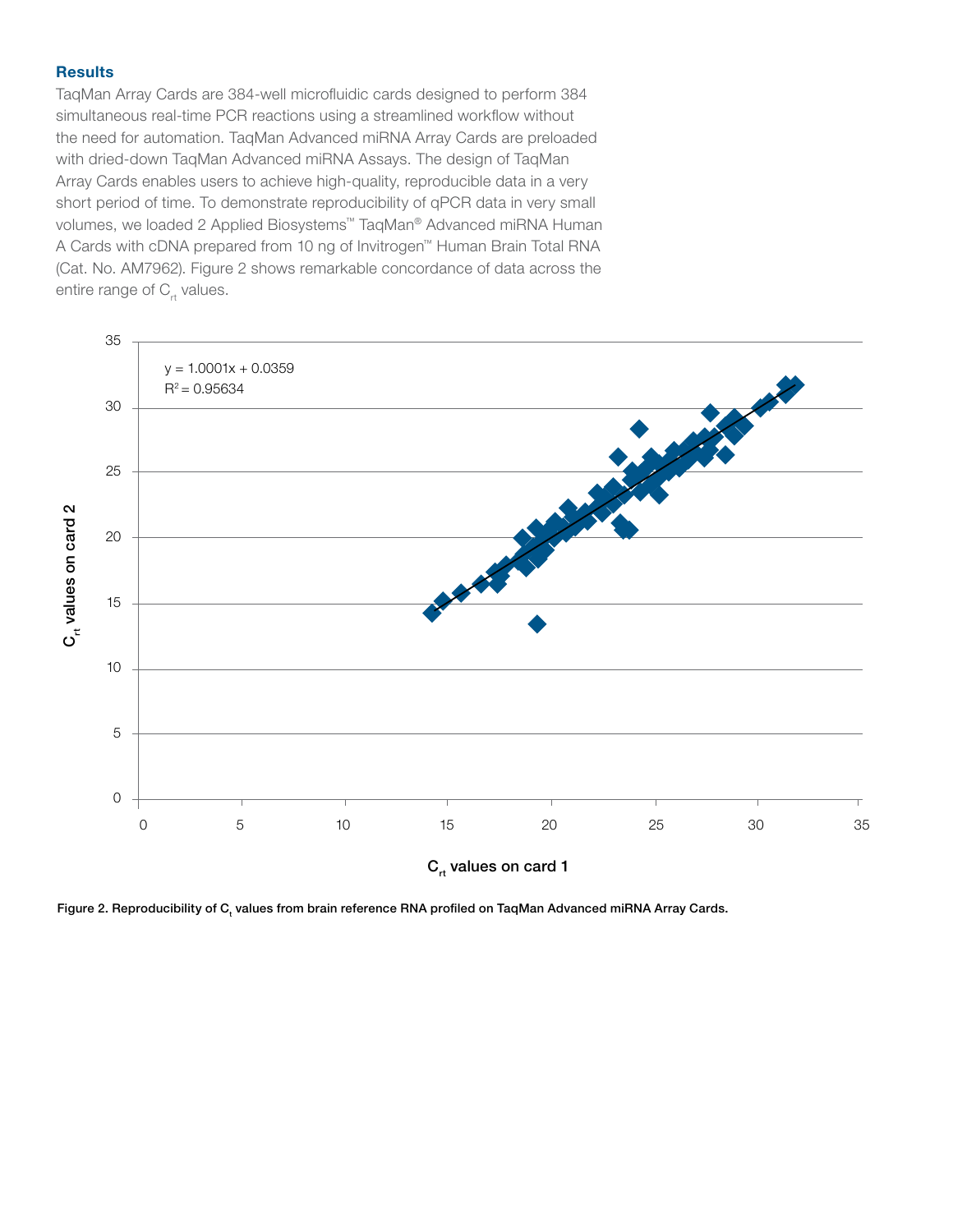The methods discussed in this document enable detection of both miRNAs and mRNAs on the same TaqMan Array Card. Custom TaqMan Array Cards were spotted with 49 TaqMan Gene Expression Assays and 37 TaqMan Advanced miRNA Assays, which were previously identified as significant in pancreatic tissues. Figure 3 shows the expression pattern of these miRNA and mRNA targets in 16 different serum samples. A total of 14 of the 16 samples represent PDAC while 2 represent serum samples from chronic pancreatitis. Pancreatic tumors are known to display a large degree of intertumoral heterogeneity [6], which is reflected by the diverse expression patterns of the selected marker set. Clinical and radiographic tests of tissues make differentiation of CP and PDAC not only difficult but sometimes also impossible. Nonetheless, chronic pancreatitis samples (CP1 and CP2) can readily be separated from the spectrum of patterns observed in PDAC as evidenced by the dendrogram.



Figure 3. Euclidean distance average linkage cluster analysis generated with  $\Delta C_{rt}$  values obtained from custom arrays containing TaqMan Assays for mRNA and miRNA.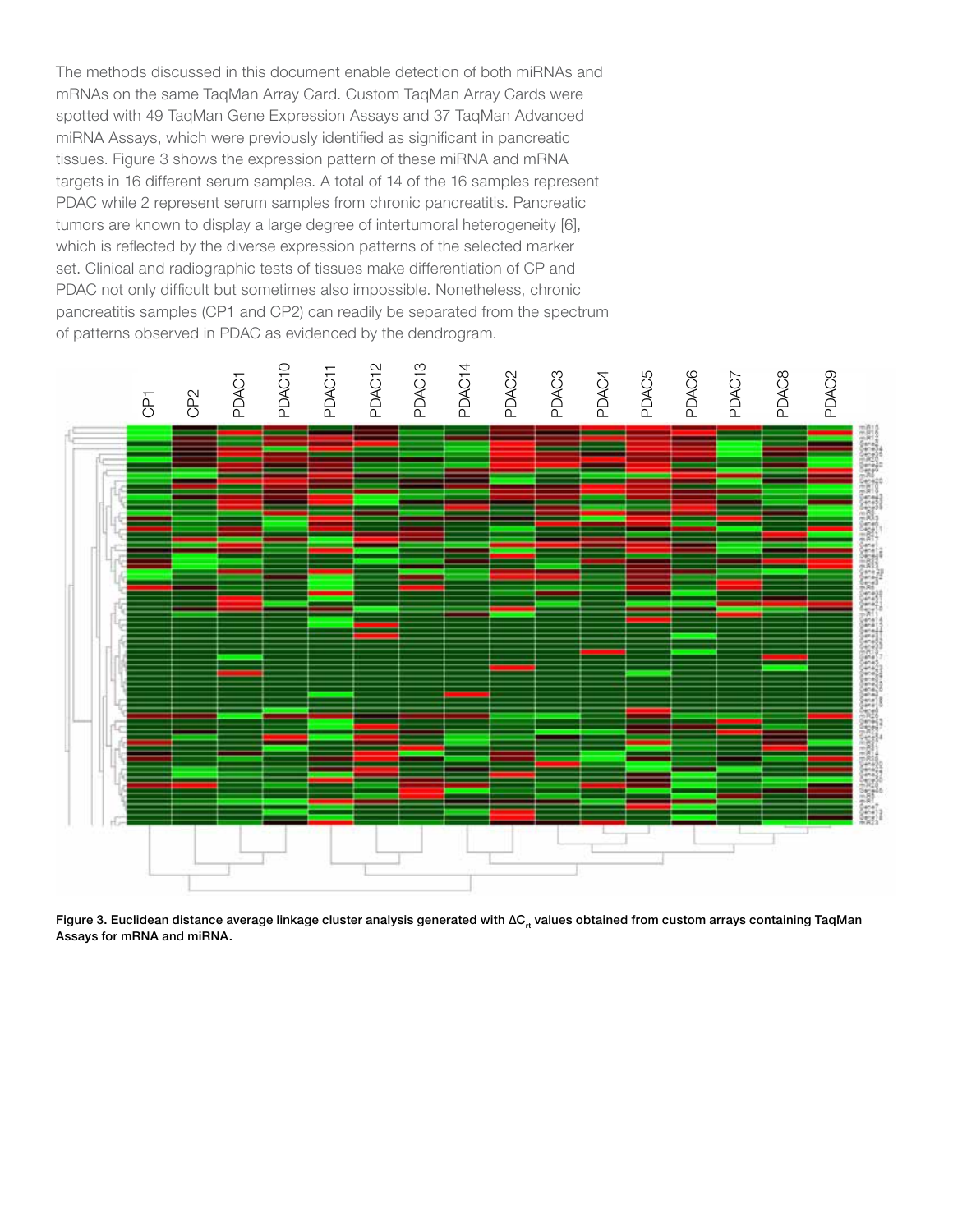#### **Conclusions**

PDAC is among the tumors with the highest degree of intertumoral genetic heterogeneity, suggesting that no single molecular biomarker and no single molecular targeted therapy is sufficient for identification of PDAC. Accurate molecular differentiation of pancreatic cancers will potentially require a high degree of multiplexing of markers to account for these variabilities. In addition, future tests should place as little burden on the patient as possible. Analysis of liquid biopsies (body fluids such as serum, urine, and duodenal fluid) is highly preferred, but this comes at the cost of low yield of test samples.

In previous work, Dr. Buchholz's group identified sets of serum mRNA and miRNA markers that each provide valuable and nonredundant information to help make the important distinction between PDAC and other, much less severe diseases. The mixed, custom TaqMan Array Cards and the protocols described in this document offer an ideal system for Dr. Buchholz's team to simultaneously analyze both types of markers with high sensitivity and precision. TaqMan Array Cards also provide a highly standardized workflow with limited hands-on time for qPCR in small 1 µL reaction volumes. These combined benefits can help facilitate research on the relationship between miRNA and mRNA during cancer progression.

The ability to analyze miRNAs and mRNAs simultaneously opens exciting avenues into the interplay of regulatory miRNAs and gene expression. However, since analysis of the permutations and combinations of the possible miRNA–mRNA reagent interactions is not always feasible, we recommend that the adoption of the protocol described above be followed by a verification study.